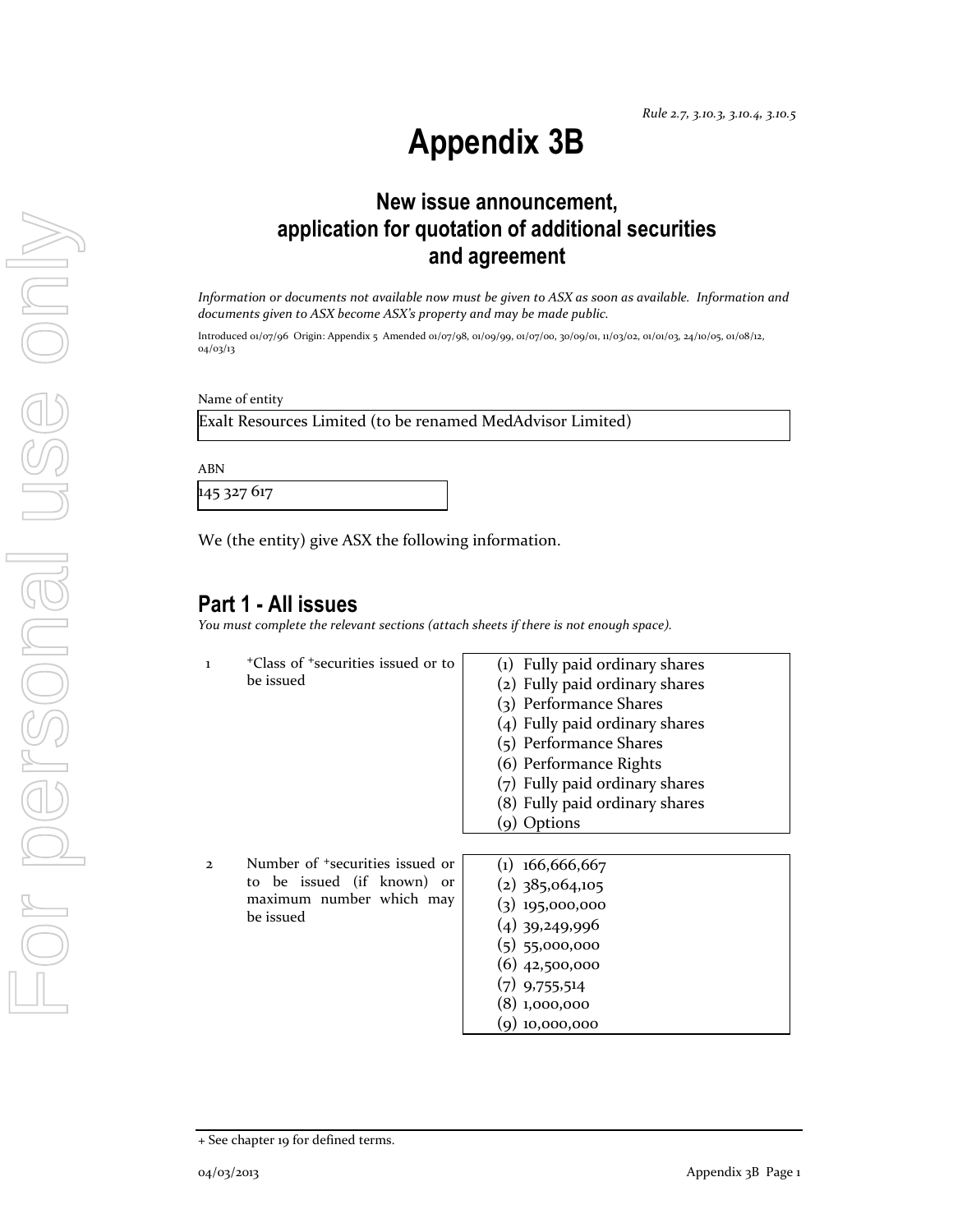3 Principal terms of the +securities (e.g. if options, exercise price and expiry date; if partly paid +securities, the amount outstanding and due dates for payment; if  $+$ convertible securities, the conversion price and dates for conversion)

4 Do the +securities rank equally in all respects from the +issue date with an existing +class of quoted +securities?

> If the additional +securities do not rank equally, please state:

- the date from which they do
- the extent to which they participate for the next dividend, (in the case of a trust, distribution) or interest payment
- the extent to which they do not rank equally, other than in relation to the next dividend, distribution or interest payment
- (1) Fully paid ordinary shares
- (2) Fully paid ordinary shares
- (3) Performance Shares (refer to Section 12.6 of Company's prospectus dated 8 September 2015 (**Prospectus**)) (**Class A Performance Shares**)
- (4) Fully paid ordinary shares
- (5) Performance Shares (refer to Section 12.7 of the Prospectus) (**Class B Performance Shares**)
- (6) Performance Rights (refer to Section 12.8 of the Prospectus)
- (7) Fully paid ordinary shares
- (8) Fully paid ordinary shares
- (9) Options (exercisable at \$0.03 on or before 12 November 2018, refer to Section 12.9 of the Prospectus)
- (1) Yes
- (2) Yes
- (3) No Refer to Section 12.6 of the Prospectus
- (4) Yes
- (5) No Refer to Section 12.7 of the Prospectus
- (6) No Refer to Section 12.8 of the Prospectus
- (7) Yes
- (8) Yes
- (9) No Refer to Section 12.9 of the Prospectus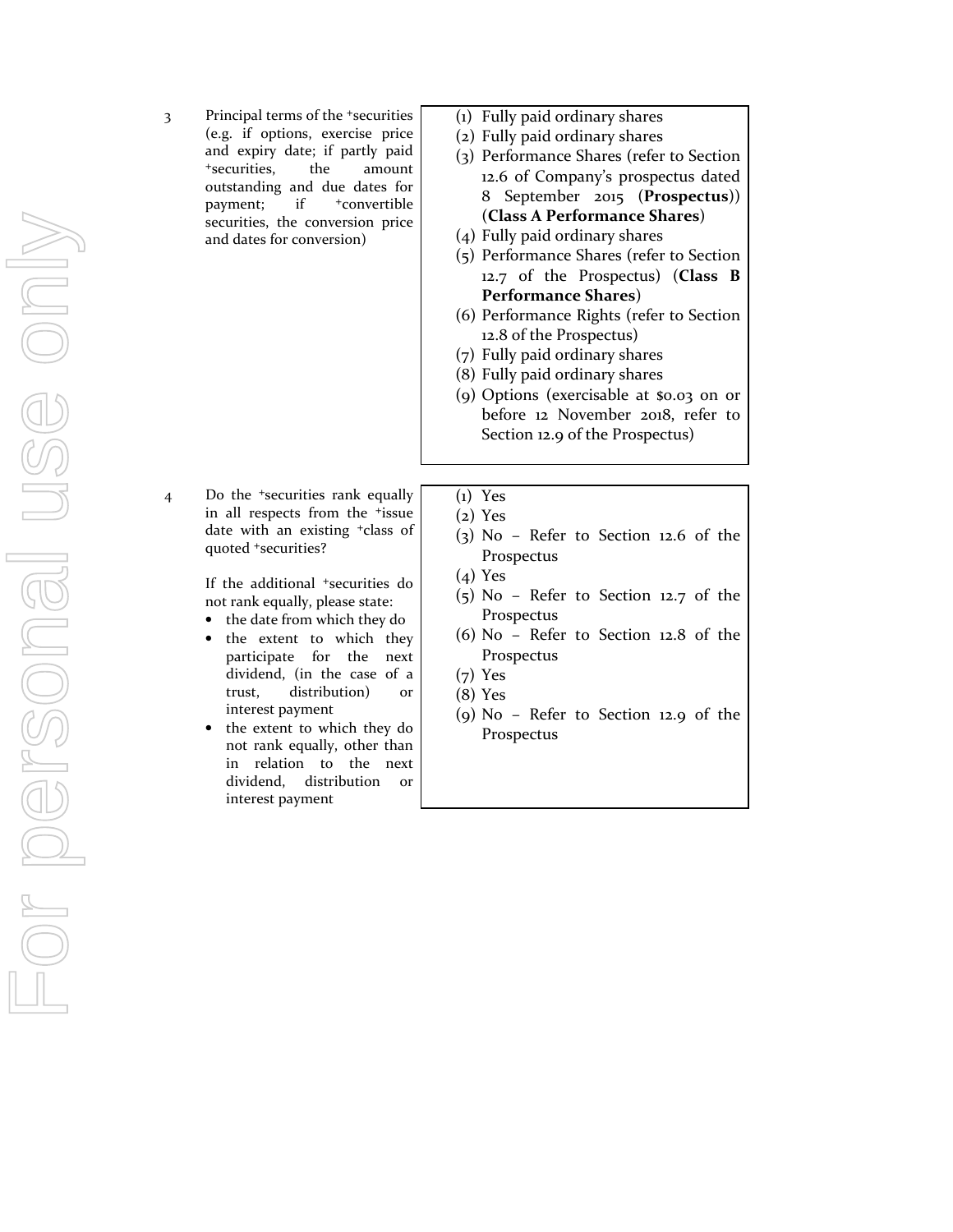|   |                                                                                                 | $(3)$ NII – consid<br>MedAdvisor                  |
|---|-------------------------------------------------------------------------------------------------|---------------------------------------------------|
|   |                                                                                                 | $(4)$ \$0.024 dee<br>conversion o                 |
|   |                                                                                                 | MedAdvisor<br>$(5)$ Nil - Satisfa<br>shares in Me |
|   |                                                                                                 | (6) Nil – Incenti                                 |
|   |                                                                                                 | $(7)$ \$0.021 dee<br>conversion                   |
|   |                                                                                                 | Company (<br>accrued)                             |
|   |                                                                                                 | $(8)$ Nil – Issue<br>payments                     |
|   |                                                                                                 | $(g)$ Nil – Issue<br>payments                     |
|   |                                                                                                 |                                                   |
| 6 | Purpose of the issue                                                                            | (1) Capital raisi                                 |
|   | (If issued as consideration for<br>the acquisition of assets, clearly<br>identify those assets) | (2) Consideratio                                  |
|   |                                                                                                 | MedAdvisor                                        |
|   |                                                                                                 | (3) Consideratio                                  |
|   |                                                                                                 | MedAdvisor                                        |

6a Is the entity an +eligible entity that has obtained security holder approval under rule 7.1A?

> If Yes, complete sections 6b – 6h *in relation to the +securities the subject of this Appendix 3B*, and comply with section 6i

- 6b The date the security holder resolution under rule 7.1A was passed
- 6c Number of +securities issued without security holder approval under rule 7.1

5 Issue price or consideration (1) \$0.03

- (2) Nil consideration for acquisition of MedAdvisor International Pty Ltd (ACN 161 366 589) (**MedAdvisor**)
- (3) Nil consideration for acquisition of MedAdvisor
- emed issue price for of notes convertible into shares
- (ction for future issue of edAdvisor
- ive for executive director
- med issue price for of loans granted to the (together with interest
- ed in lieu of director
- ed in lieu of director
- ng
- on for acquisition of MedAdvisor
- on for acquisition of MedAdvisor
- (4) Conversion of MedAdvisor debt
- (5) Satisfaction of issue of shares in MedAdvisor
- (6) Executive incentive
- (7) Conversion of Company debt
- (8) Director payments
- (9) Director payments

N/A – Company passed a resolution under ASX Listing Rule 11.1.2 on 25 September 2015

N/A

N/A

<sup>+</sup> See chapter 19 for defined terms.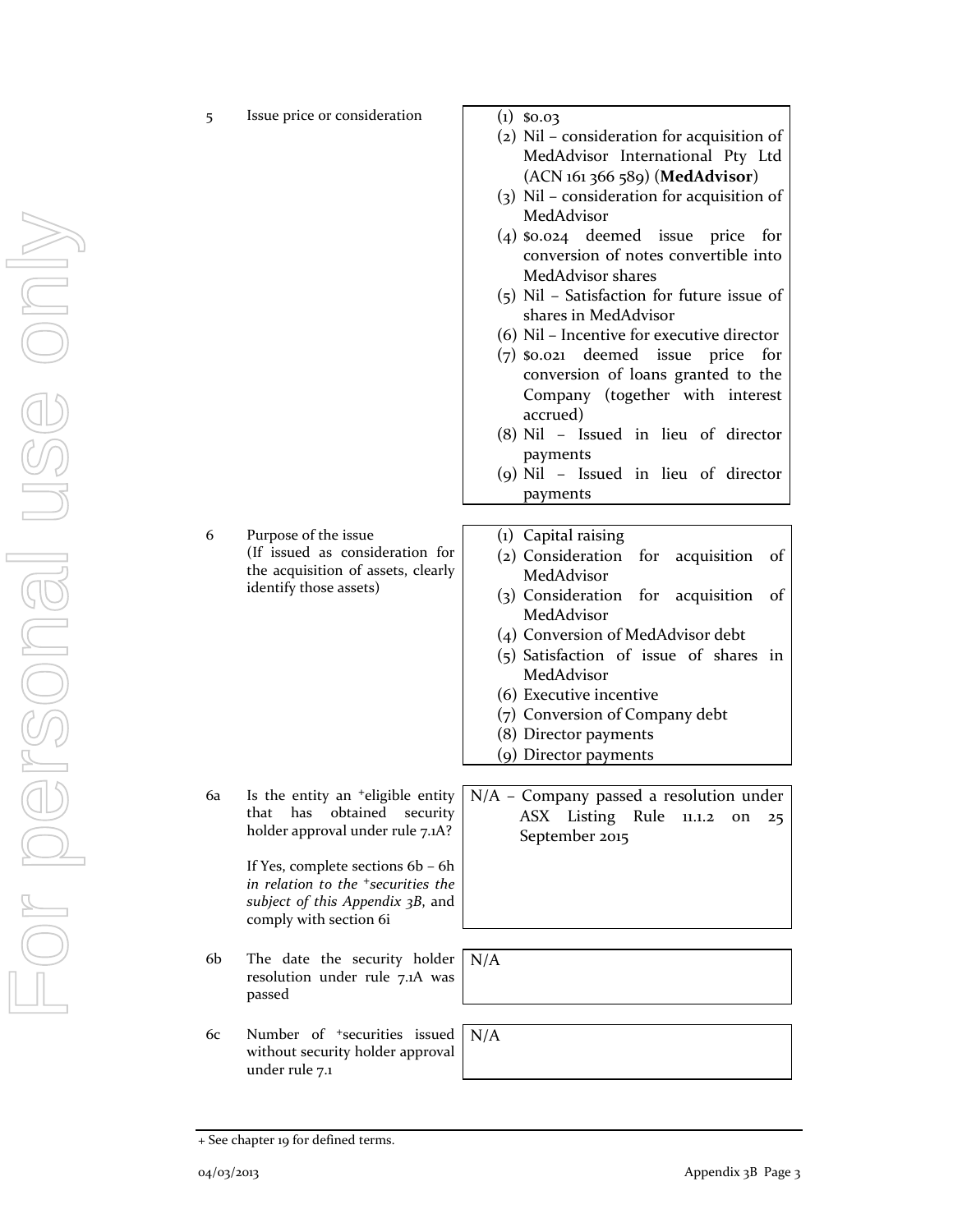- 6d Number of +securities issued with security holder approval under rule 7.1A N/A
- 6e Number of +securities issued with security holder approval under rule 7.3, or another specific security holder approval (specify date of meeting)
- 6f Number of +securities issued under an exception in rule 7.2
- 6g If +securities issued under rule 7.1A, was issue price at least 75% of 15 day VWAP as calculated under rule 7.1A.3? Include the <sup>+</sup>issue date and both values. Include the source of the VWAP calculation.
- 6h If +securities were issued under rule 7.1A for non-cash consideration, state date on which valuation of consideration was released to ASX Market Announcements
- 6i Calculate the entity's remaining issue capacity under rule 7.1 and rule 7.1A – complete Annexure 1 and release to ASX Market Announcements
- 7 +Issue dates

Note: The issue date may be prescribed by ASX (refer to the definition of issue date in rule 19.12). For example, the issue date for a pro rata entitlement issue must comply with the applicable timetable in Appendix 7A.

Cross reference: item 33 of Appendix 3B.

|   |                                              | Number      | <sup>+</sup> Class     |
|---|----------------------------------------------|-------------|------------------------|
| 8 | Number and <sup>+</sup> class of all         | 686,986,688 | Fully paid ordinary    |
|   | *securities quoted on ASX                    |             | shares                 |
|   | (including the <sup>+</sup> securities<br>in |             |                        |
|   | section 2 if applicable)                     | 16,008,560  | Options (exercisable   |
|   |                                              |             | at \$0.20 on or before |
|   |                                              |             | 31 December 2015)      |

N/A

N/A



N/A

N/A

12 November 2015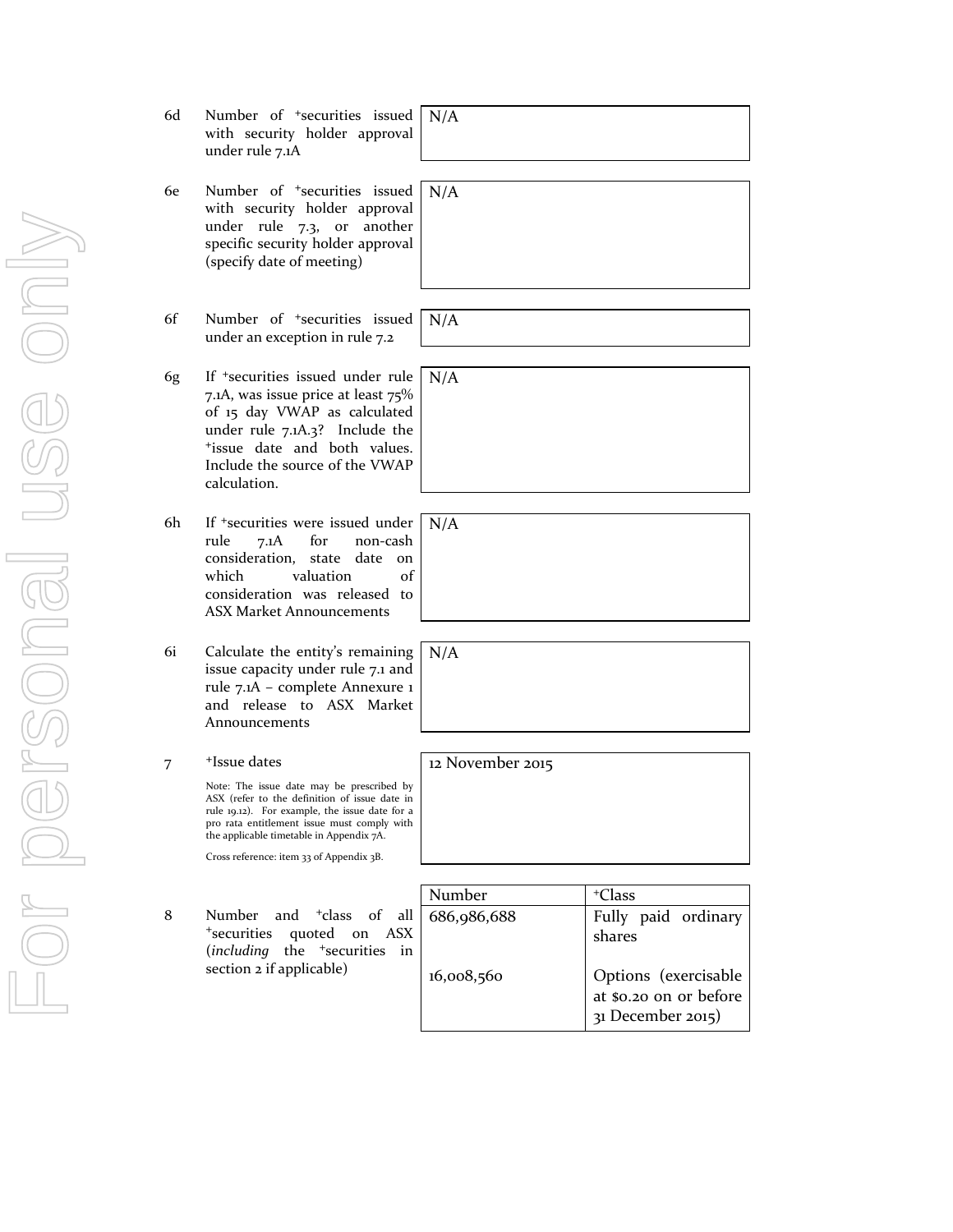|   |                                                                               | Number      | <sup>+</sup> Class                   |
|---|-------------------------------------------------------------------------------|-------------|--------------------------------------|
| 9 | Number and <sup>+</sup> class of all                                          | 10,000,000  | Options (exercisable                 |
|   | <sup>+</sup> securities not quoted on ASX                                     |             | at \$0.03 on or before               |
|   | ( <i>including</i> the <sup>+</sup> securities in<br>section 2 if applicable) |             | 12 November 2018)                    |
|   |                                                                               | 195,000,000 | Class A Performance<br><b>Shares</b> |
|   |                                                                               | 55,000,000  | Class B Performance<br><b>Shares</b> |
|   |                                                                               | 42,500,000  | Performance Rights                   |

10 Dividend policy (in the case of a trust, distribution policy) on the increased capital (interests)

| Unchanged |  |  |
|-----------|--|--|
|           |  |  |

## **Part 2 - Pro rata issue**

| 11 | Is security holder approval   N/A<br>required?                                                                              |
|----|-----------------------------------------------------------------------------------------------------------------------------|
| 12 | Is the issue renounceable or non-<br>N/A<br>renounceable?                                                                   |
| 13 | N/A<br>Ratio in which the <sup>+</sup> securities<br>will be offered                                                        |
| 14 | <sup>+</sup> Class of <sup>+</sup> securities to which the<br>N/A<br>offer relates                                          |
| 15 | *Record date to determine<br>N/A<br>entitlements                                                                            |
| 16 | different<br>N/A<br>holdings on<br>Will<br>registers (or subregisters) be<br>aggregated for<br>calculating<br>entitlements? |
| 17 | Policy for deciding entitlements<br>N/A<br>in relation to fractions                                                         |

<sup>+</sup> See chapter 19 for defined terms.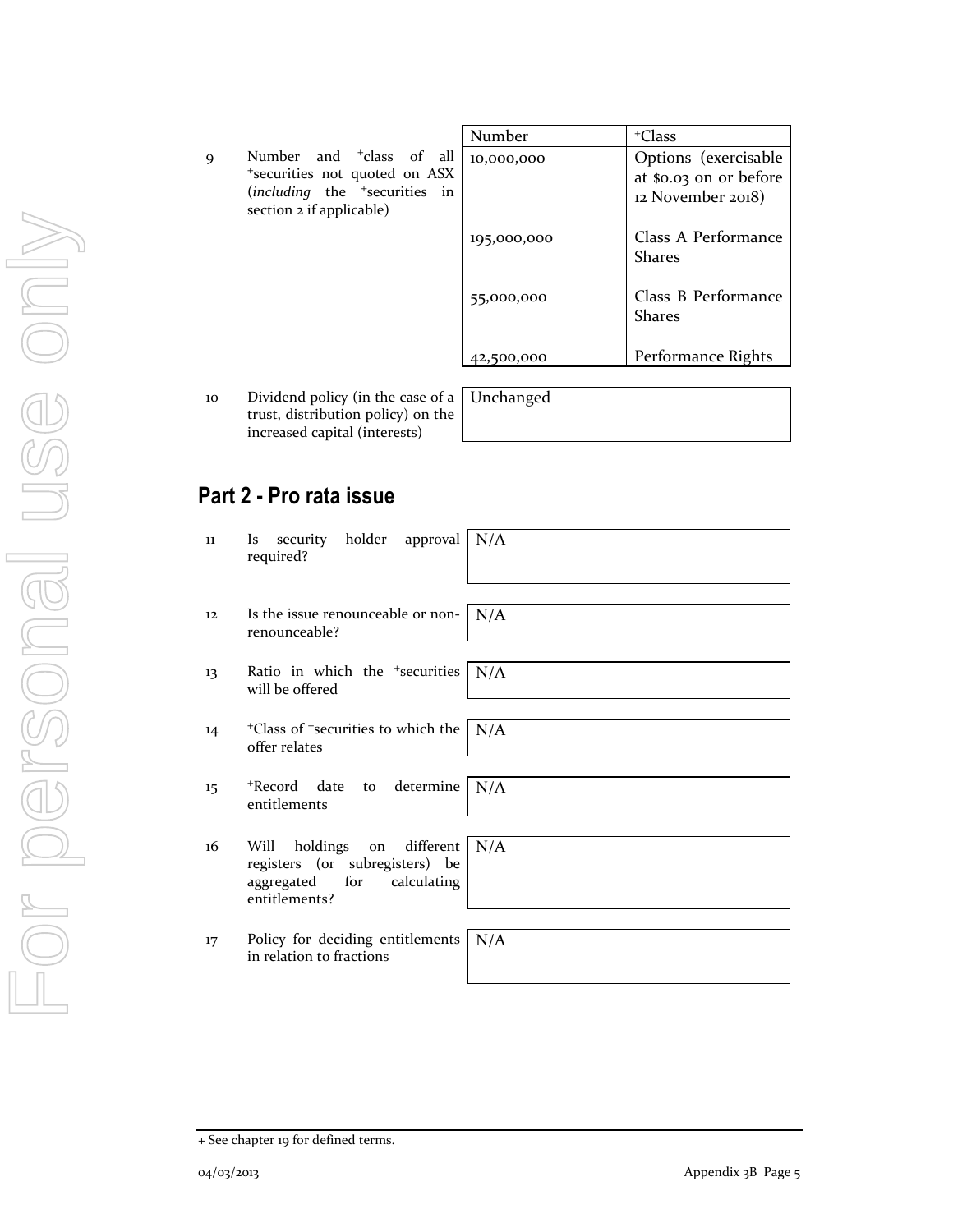| 18 | Names of countries in which the<br>entity has security holders who<br>will not be sent new offer<br>documents<br>Note: Security holders must be told how their<br>entitlements are to be dealt with.<br>Cross reference: rule 7.7. | N/A |
|----|------------------------------------------------------------------------------------------------------------------------------------------------------------------------------------------------------------------------------------|-----|
| 19 | Closing date<br>for<br>receipt<br>of 1<br>acceptances or renunciations                                                                                                                                                             | N/A |
| 20 | Names of any underwriters                                                                                                                                                                                                          | N/A |
| 21 | Amount of any underwriting fee<br>or commission                                                                                                                                                                                    | N/A |
| 22 | Names of any brokers to the<br>issue                                                                                                                                                                                               | N/A |
|    |                                                                                                                                                                                                                                    |     |
| 23 | Fee or commission payable to the<br>broker to the issue                                                                                                                                                                            | N/A |
| 24 | Amount of any handling fee<br>payable to brokers who lodge<br>acceptances or renunciations on<br>behalf of security holders                                                                                                        | N/A |
| 25 | If the issue is contingent on<br>security holders' approval, the<br>date of the meeting                                                                                                                                            | N/A |
| 26 | Date entitlement and acceptance<br>form and offer documents will be<br>sent to persons entitled                                                                                                                                    | N/A |
| 27 | If the entity has issued options,<br>and the terms entitle option<br>holders<br>participate<br>to<br>on<br>exercise, the date on which<br>notices will be sent to option<br>holders                                                | N/A |
| 28 | Date rights trading will begin (if<br>applicable)                                                                                                                                                                                  | N/A |
| 29 | Date rights trading will end (if<br>applicable)                                                                                                                                                                                    | N/A |

ЛĻ

<sup>+</sup> See chapter 19 for defined terms.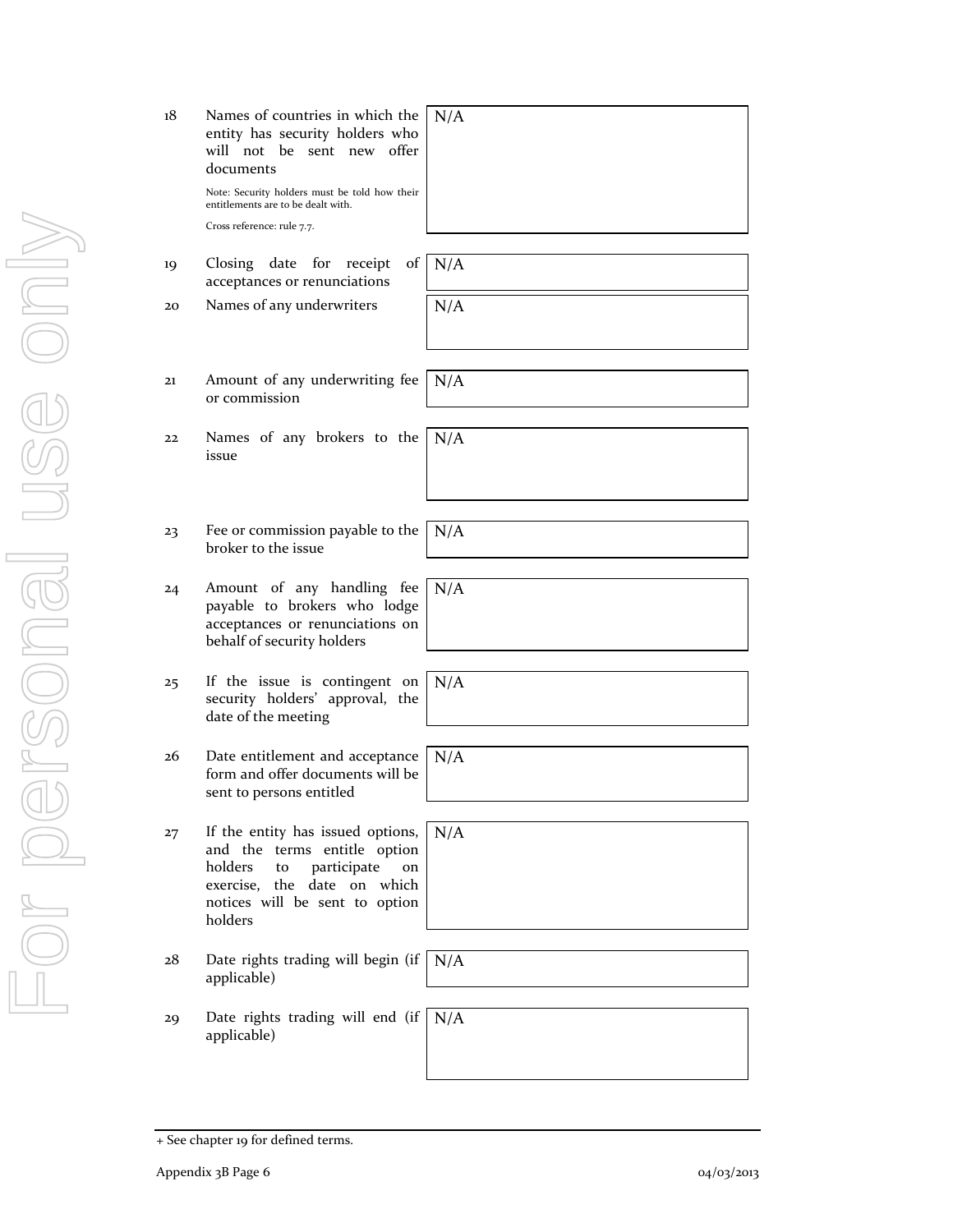- 31 How do security holders sell *part* of their entitlements through a broker and accept for the balance?
- 32 How do security holders dispose of their entitlements (except by sale through a broker)?

 $33$   $+$ Issue date  $N/A$ 

## **Part 3 - Quotation of securities**

*You need only complete this section if you are applying for quotation of securities* 

- 34 Type of <sup>+</sup>securities (*tick one*)
- (a)  $\bigwedge$  +Securities described in Part 1
- (b)  $\Box$  All other  $\ddagger$  securities

Example: restricted securities at the end of the escrowed period, partly paid securities that become fully paid, employee incentive share securities when restriction ends, securities issued on expiry or conversion of convertible securities

### **Entities that have ticked box 34(a)**

#### **Additional securities forming a new class of securities**

*Tick to indicate you are providing the information or documents*

- 35 If the <sup>+</sup>securities are <sup>+</sup>equity securities, the names of the 20 largest holders of the additional <sup>+</sup>securities, and the number and percentage of additional <sup>+</sup>securities held by those holders
- 36 **If the 'securities are 'equity securities, a distribution schedule of the additional** <sup>+</sup>securities setting out the number of holders in the categories 1 - 1,000 1,001 - 5,000 5,001 - 10,000 10,001 - 100,000
	- 100,001 and over
- 37 A copy of any trust deed for the additional +securities

N/A

N/A

<sup>+</sup> See chapter 19 for defined terms.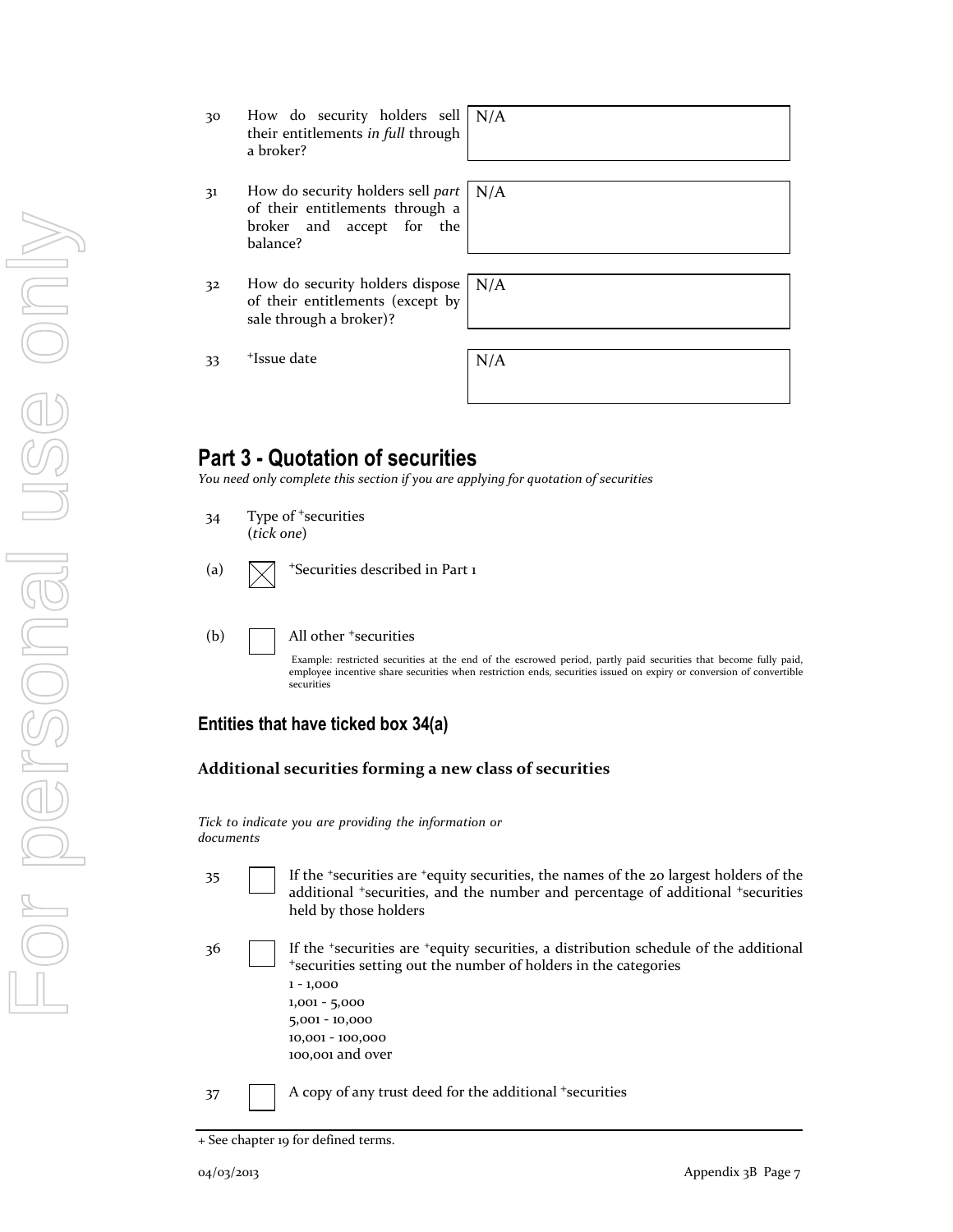## **Entities that have ticked box 34(b)**

| 38 | Number of <sup>+</sup> securities for which<br><sup>+</sup> quotation is sought                                                                                                                                                                                                                                                                                                                                                                                                                                                                                                                | N/A    |                    |
|----|------------------------------------------------------------------------------------------------------------------------------------------------------------------------------------------------------------------------------------------------------------------------------------------------------------------------------------------------------------------------------------------------------------------------------------------------------------------------------------------------------------------------------------------------------------------------------------------------|--------|--------------------|
| 39 | <sup>+</sup> Class of <sup>+</sup> securities for which<br>quotation is sought                                                                                                                                                                                                                                                                                                                                                                                                                                                                                                                 | N/A    |                    |
| 40 | Do the <sup>+</sup> securities rank equally in<br>all respects from the <sup>+</sup> issue date<br>with an existing <sup>+</sup> class of quoted<br>*securities?<br>If the additional <sup>+</sup> securities do not<br>rank equally, please state:<br>the date from which they do<br>the extent to which they<br>participate<br>for<br>the<br>next<br>dividend, (in the case of a<br>trust, distribution) or interest<br>payment<br>the extent to which they do<br>٠<br>not rank equally, other than in<br>relation to the next dividend,<br>distribution<br>interest<br><b>Or</b><br>payment | N/A    |                    |
| 41 | Reason for request for quotation<br>now<br>Example: In the case of restricted securities, end<br>of restriction period<br>(if issued upon conversion of<br>another <sup>+</sup> security, clearly identify<br>that other +security)                                                                                                                                                                                                                                                                                                                                                            | N/A    |                    |
|    |                                                                                                                                                                                                                                                                                                                                                                                                                                                                                                                                                                                                | Number | <sup>+</sup> Class |
| 42 | and <sup>+</sup> class<br>of<br>Number<br>all<br>$^{\mathrm{+}}$ securities<br>quoted on<br><b>ASX</b><br>(including the <sup>+</sup> securities in clause<br>38)                                                                                                                                                                                                                                                                                                                                                                                                                              | N/A    | N/A                |

<sup>+</sup> See chapter 19 for defined terms.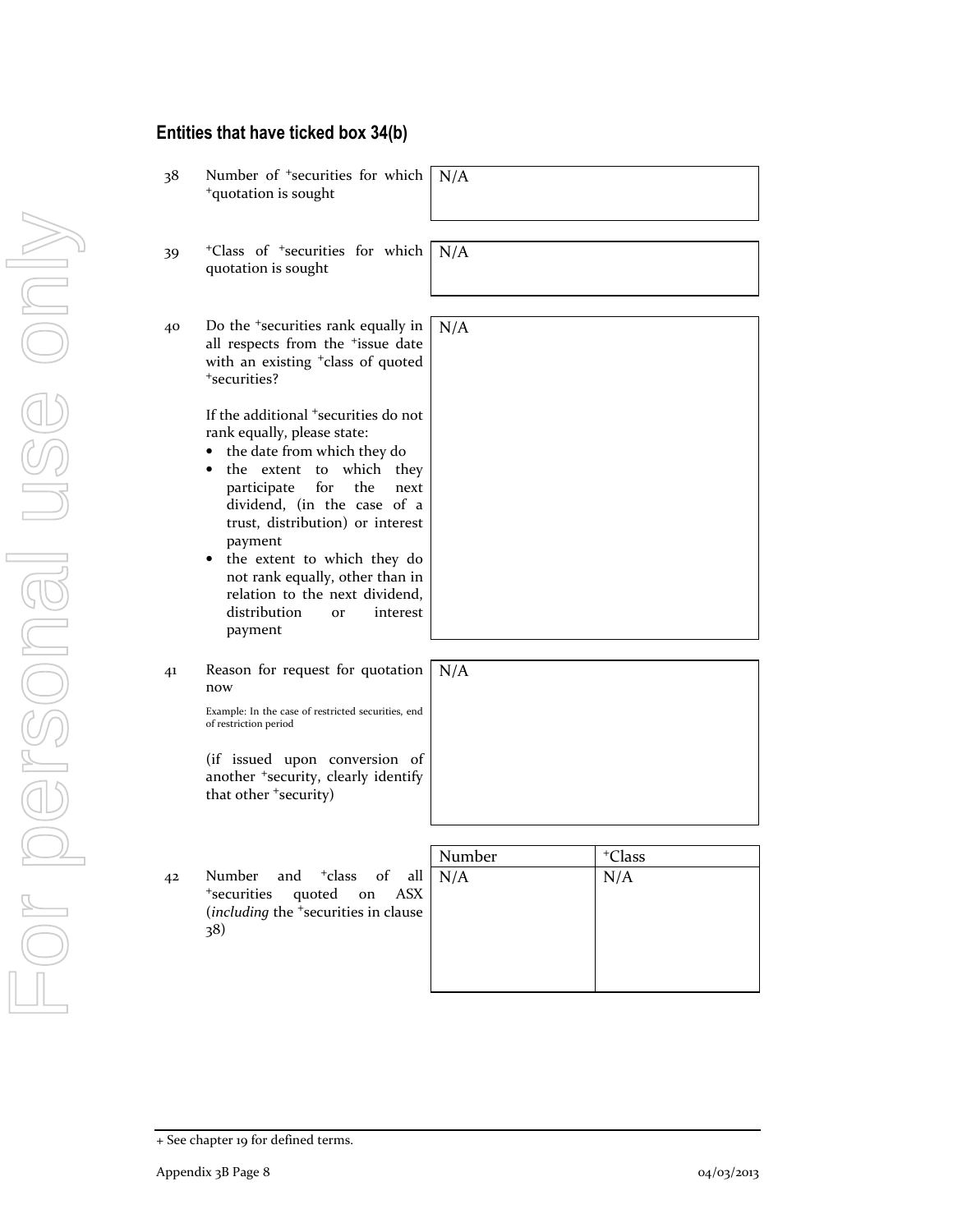#### **Quotation agreement**

- 1 <sup>+</sup>Quotation of our additional <sup>+</sup>securities is in ASX's absolute discretion. ASX may quote the <sup>+</sup>securities on any conditions it decides.
- 2 We warrant the following to ASX.
	- The issue of the +securities to be quoted complies with the law and is not for an illegal purpose.
	- There is no reason why those \*securities should not be granted <sup>+</sup>quotation.
	- An offer of the *'securities* for sale within 12 months after their issue will not require disclosure under section  $707(3)$  or section 1012C(6) of the Corporations Act.

Note: An entity may need to obtain appropriate warranties from subscribers for the securities in order to be able to give this warranty

- Section 724 or section 1016E of the Corporations Act does not apply to any applications received by us in relation to any +securities to be quoted and that no-one has any right to return any +securities to be quoted under sections 737, 738 or 1016F of the Corporations Act at the time that we request that the *\*securities* be quoted.
- If we are a trust, we warrant that no person has the right to return the <sup>+</sup>securities to be quoted under section 1019B of the Corporations Act at the time that we request that the +securities be quoted.
- 3 We will indemnify ASX to the fullest extent permitted by law in respect of any claim, action or expense arising from or connected with any breach of the warranties in this agreement.
- 4 We give ASX the information and documents required by this form. If any information or document is not available now, we will give it to ASX before <sup>+</sup>quotation of the <sup>+</sup>securities begins. We acknowledge that ASX is relying on the information and documents. We warrant that they are (will be) true and complete.

(Company secretary)

Sign here: ............................... Date: .... 16 November 2015 ....

Print name: .......... Stephen Brockhurst ................

== == == == ==

<sup>+</sup> See chapter 19 for defined terms.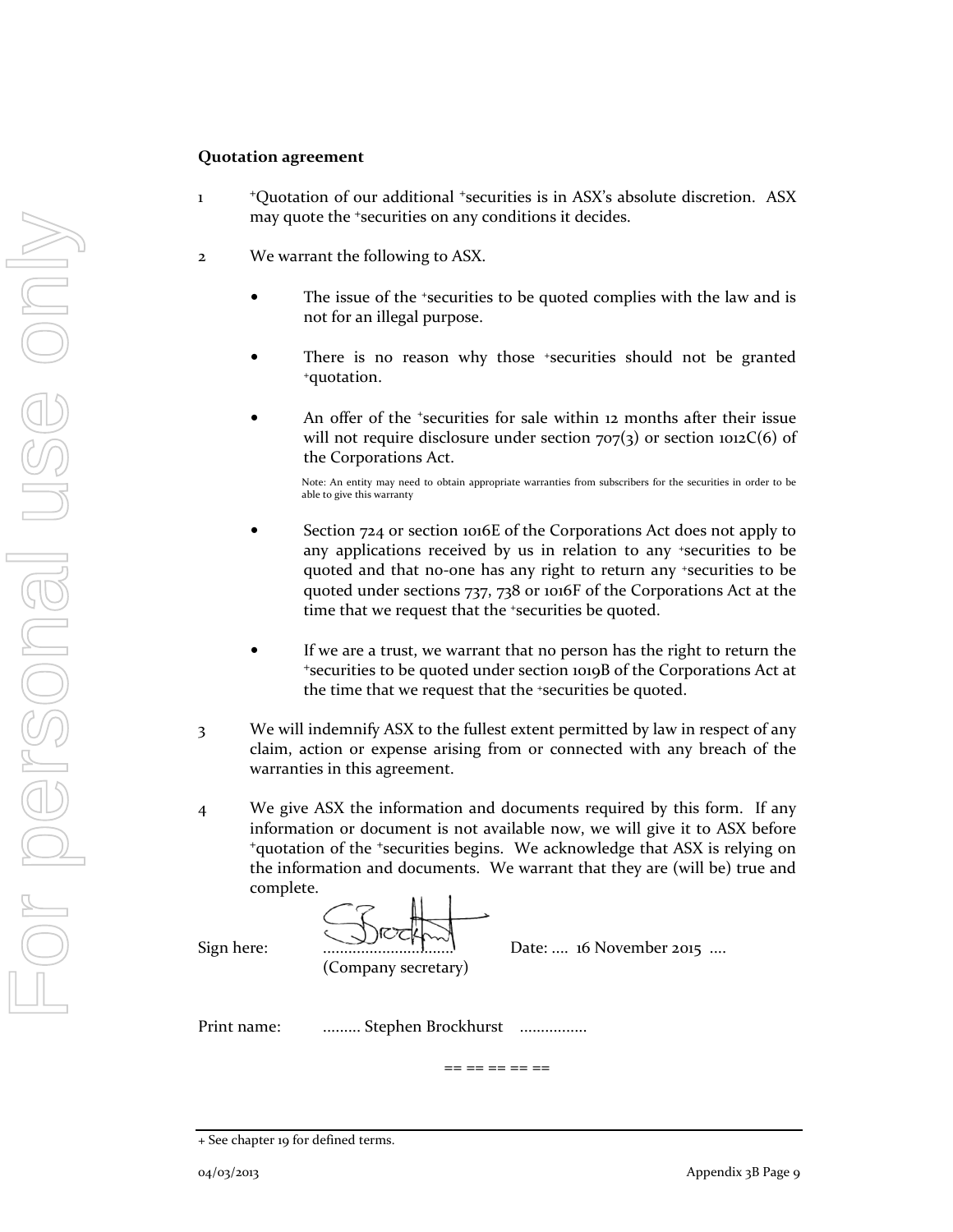# **Appendix 3B – Annexure 1**

# **Calculation of placement capacity under rule 7.1 and rule 7.1A for eligible entities**

Introduced 01/08/12 Amended 04/03/13

## **Part 1**

| Rule 7.1 - Issues exceeding 15% of capital                                                                                                                                                                                                                                                                                      |     |  |
|---------------------------------------------------------------------------------------------------------------------------------------------------------------------------------------------------------------------------------------------------------------------------------------------------------------------------------|-----|--|
| Step 1: Calculate "A", the base figure from which the placement<br>capacity is calculated                                                                                                                                                                                                                                       |     |  |
| <b>Insert</b> number of fully paid <sup>+</sup> ordinary<br>securities on issue 12 months before the<br>*issue date or date of agreement to issue                                                                                                                                                                               | N/A |  |
| Add the following:<br>Number of fully paid +ordinary securities                                                                                                                                                                                                                                                                 | N/A |  |
| issued in that 12 month period under an<br>exception in rule 7.2                                                                                                                                                                                                                                                                |     |  |
| Number of fully paid <sup>+</sup> ordinary securities<br>issued in that 12 month period with<br>shareholder approval                                                                                                                                                                                                            |     |  |
| Number of partly paid +ordinary<br>securities that became fully paid in that<br>12 month period                                                                                                                                                                                                                                 |     |  |
| Note:<br>Include only ordinary securities here -<br>other classes of equity securities cannot<br>be added<br>Include here (if applicable) the securities<br>the subject of the Appendix 3B to which<br>this form is annexed<br>It may be useful to set out issues of<br>securities on different dates as separate<br>line items |     |  |
| <b>Subtract</b> the number of fully paid +ordinary<br>securities cancelled during that 12 month<br>period                                                                                                                                                                                                                       | N/A |  |
| "А"                                                                                                                                                                                                                                                                                                                             | N/A |  |

<sup>+</sup> See chapter 19 for defined terms.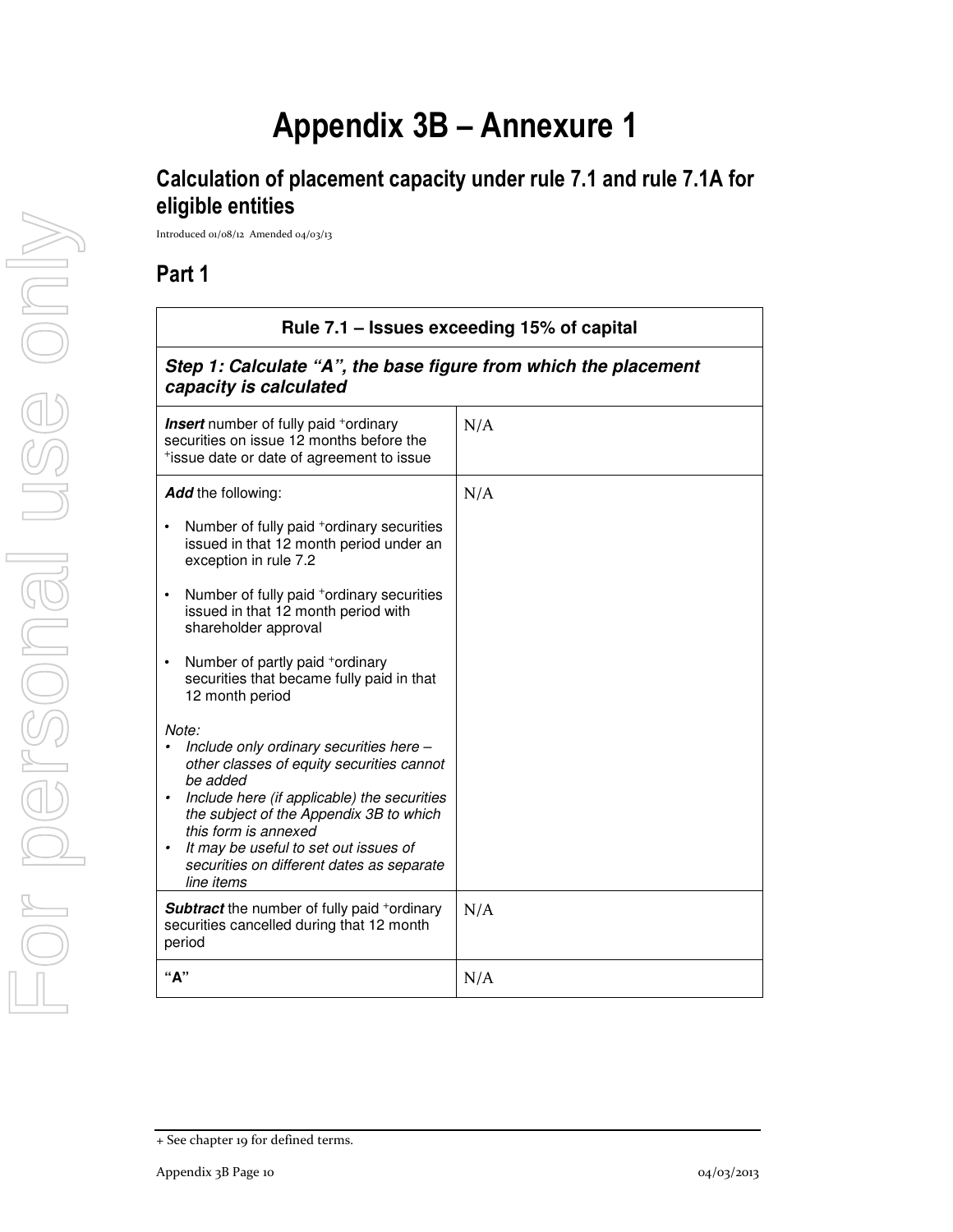| Step 2: Calculate 15% of "A" |                                      |  |
|------------------------------|--------------------------------------|--|
| "B"                          | 0.15                                 |  |
|                              | [Note: this value cannot be changed] |  |
| Multiply "A" by 0.15         | N/A                                  |  |
| _ _ _ _ _ _                  |                                      |  |

### *Step 3: Calculate "C", the amount of placement capacity under rule 7.1 that has already been used*

| <b>Insert</b> number of <sup>+</sup> equity securities issued<br>or agreed to be issued in that 12 month       | N/A |
|----------------------------------------------------------------------------------------------------------------|-----|
| period not counting those issued:                                                                              |     |
| Under an exception in rule 7.2                                                                                 |     |
| Under rule 7.1A                                                                                                |     |
| With security holder approval under rule<br>7.1 or rule 7.4                                                    |     |
| Note:                                                                                                          |     |
| This applies to equity securities, unless<br>specifically excluded - not just ordinary<br>securities           |     |
| Include here (if applicable) the securities<br>the subject of the Appendix 3B to which<br>this form is annexed |     |
| It may be useful to set out issues of<br>$\bullet$<br>securities on different dates as separate<br>line items  |     |
| "C"                                                                                                            | N/A |
| Step 4: Subtract "C" from ["A" x "B"] to calculate remaining<br>placement capacity under rule 7.1              |     |
| "A" $\times$ 0.15                                                                                              | N/A |
| Note: number must be same as shown in<br>Step 2                                                                |     |

N/A

*[Note: this is the remaining placement* 

*capacity under rule 7.1]* 

*Note: number must be same as shown in* 

**Total** ["A" x 0.15] – "C"  $N/A$ 

*Subtract* "C"

*Step 3*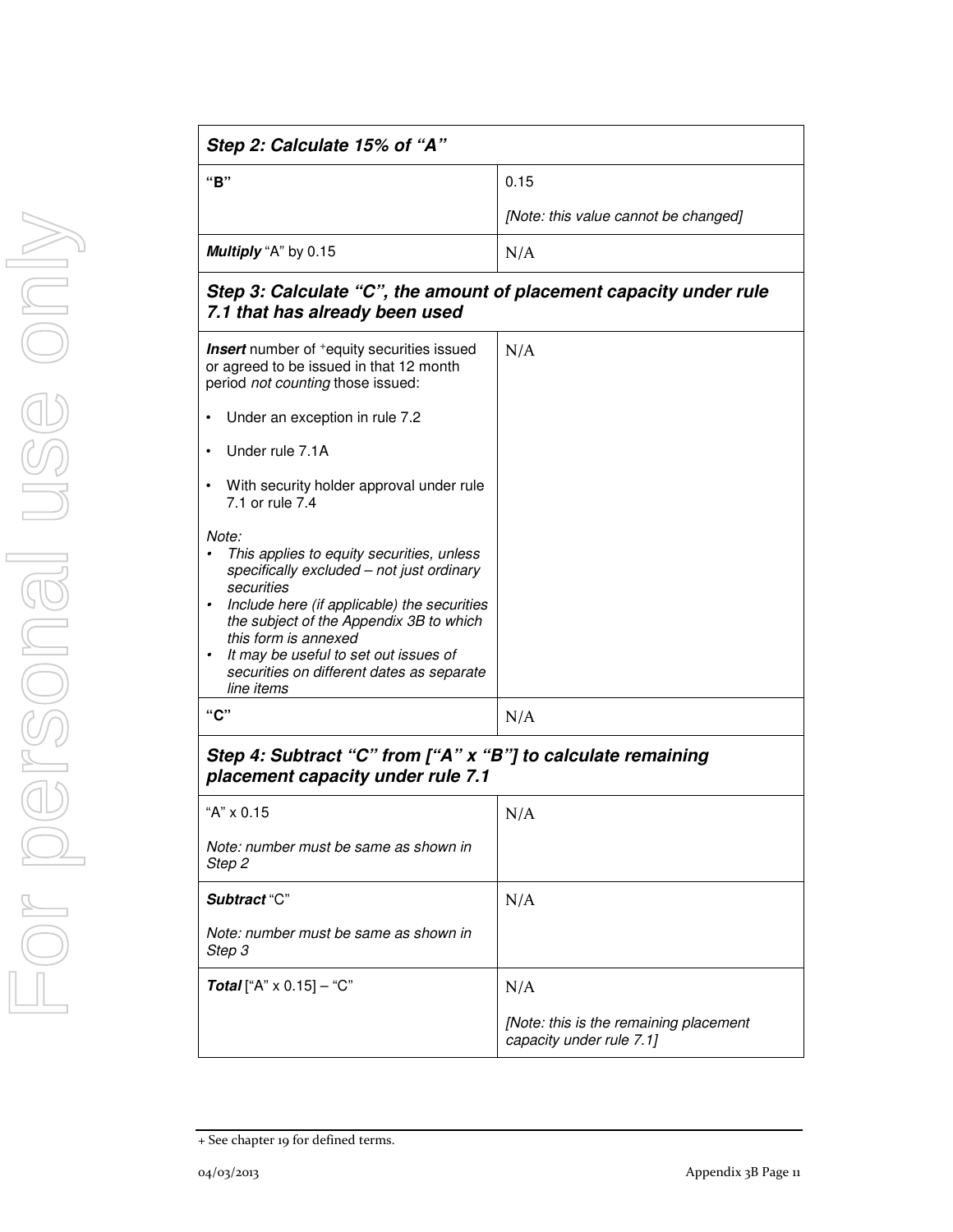# **Part 2**

| Rule 7.1A – Additional placement capacity for eligible entities                                                                                                                                                                                                                                                                                                                                                                                                                                              |                                    |  |
|--------------------------------------------------------------------------------------------------------------------------------------------------------------------------------------------------------------------------------------------------------------------------------------------------------------------------------------------------------------------------------------------------------------------------------------------------------------------------------------------------------------|------------------------------------|--|
| Step 1: Calculate "A", the base figure from which the placement<br>capacity is calculated                                                                                                                                                                                                                                                                                                                                                                                                                    |                                    |  |
| "А"                                                                                                                                                                                                                                                                                                                                                                                                                                                                                                          | N/A                                |  |
| Note: number must be same as shown in<br>Step 1 of Part 1                                                                                                                                                                                                                                                                                                                                                                                                                                                    |                                    |  |
| Step 2: Calculate 10% of "A"                                                                                                                                                                                                                                                                                                                                                                                                                                                                                 |                                    |  |
| "D"                                                                                                                                                                                                                                                                                                                                                                                                                                                                                                          | 0.10                               |  |
|                                                                                                                                                                                                                                                                                                                                                                                                                                                                                                              | Note: this value cannot be changed |  |
| Multiply "A" by 0.10                                                                                                                                                                                                                                                                                                                                                                                                                                                                                         | N/A                                |  |
| Step 3: Calculate "E", the amount of placement capacity under rule<br>7.1A that has already been used                                                                                                                                                                                                                                                                                                                                                                                                        |                                    |  |
| <b>Insert</b> number of <sup>+</sup> equity securities issued<br>or agreed to be issued in that 12 month<br>period under rule 7.1A                                                                                                                                                                                                                                                                                                                                                                           | N/A                                |  |
| Notes:<br>This applies to equity securities - not<br>just ordinary securities<br>Include here $-$ if applicable $-$ the<br>securities the subject of the Appendix<br>3B to which this form is annexed<br>Do not include equity securities issued<br>$\bullet$<br>under rule 7.1 (they must be dealt with<br>in Part 1), or for which specific security<br>holder approval has been obtained<br>It may be useful to set out issues of<br>$\bullet$<br>securities on different dates as separate<br>line items |                                    |  |
| "E"                                                                                                                                                                                                                                                                                                                                                                                                                                                                                                          | N/A                                |  |

<sup>+</sup> See chapter 19 for defined terms.